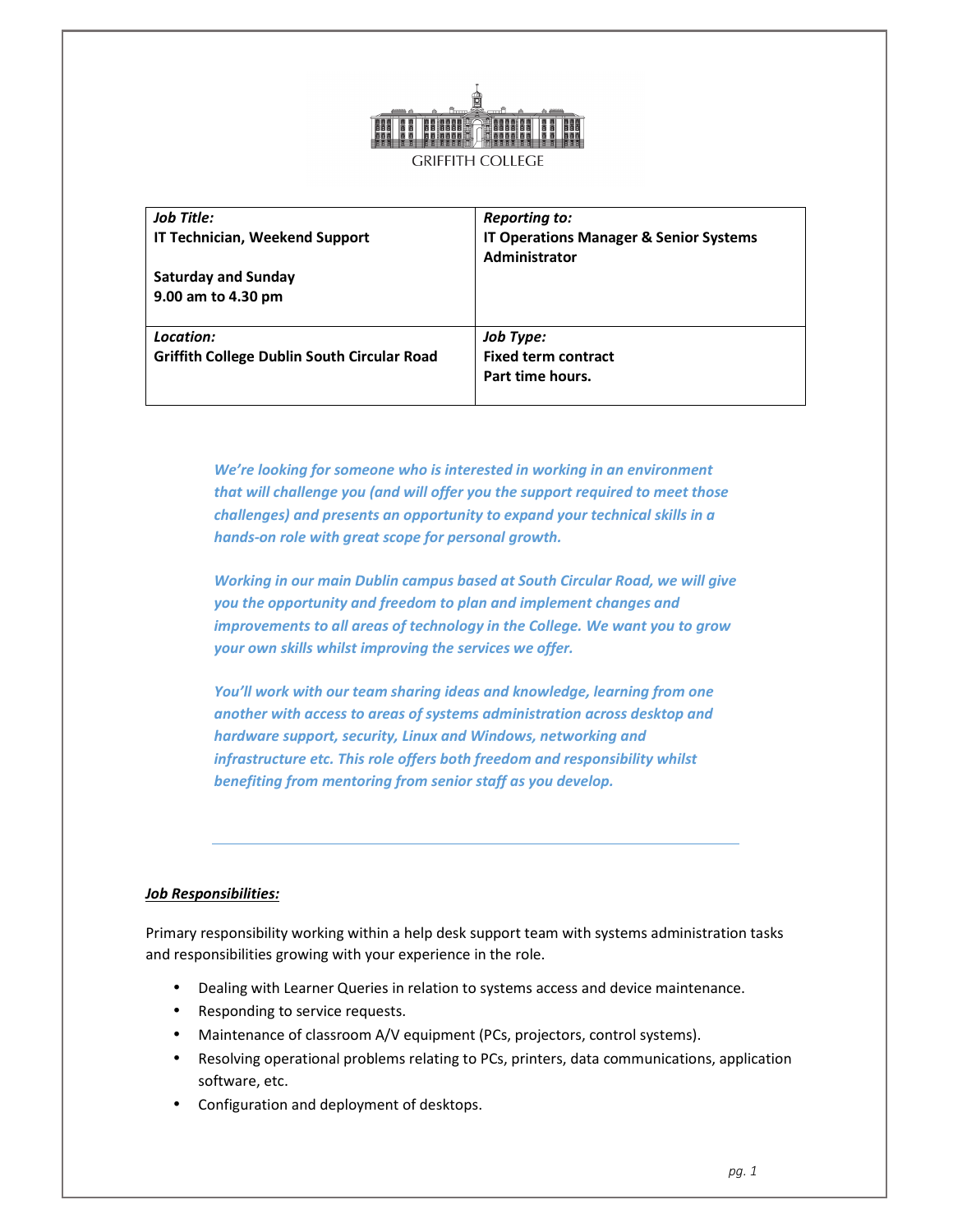

- Administration & maintenance of telephone system.
- Administration of active directory, group policies and Office 365.
- Installing and configuring software and hardware.
- Documenting tasks and performing audits.
- Preparing operational reports as required.

#### **Working environment:**

- Staff network of 150+ Windows 10 PCs.
- Student network consisting of 250+ Windows 10 PCs (some dual boot with OSX).
- Classroom A/V equipment including Panasonic & Hitachi projectors, Extron and Crestron control equipment.
- Windows & Linux servers. Hyper-V cluster and Dell SAN.
- Cisco network infrastructure and Fortigate network security appliances.
- Any other commensurate duties that fall within the employee's capabilities.

## *Minimum Education/ Experience Requirements:*

Suitable candidate should possess the following attributes:

- Familiarity with Windows 10
- Excellent customer service & communication skills.
- Strong organisational and problem-solving skills.
- Excellent written and verbal English-language communications.
- Flexible team player able to adapt to changing environment.
- Self-motivated and quick to learn.
- Attention to detail.
- Must be legally entitled to work full time in Ireland for any employer.

## *About Griffith College*

Established in 1974, Griffith College is Ireland's largest independent third level institution with locations in Dublin, Cork and Limerick. The main campus is situated on seven acres within a mile of St. Stephen's Green on Dublin's South Circular Road. Griffith College enjoys national and a growing international reputation for student success. The College has gained an enviable, award winning reputation for providing students with first class lectures and excellent study material. Griffith College offers internationally recognised postgraduate and undergraduate degree programmes, complimented by a wide range of professional, short term and corporate training educational solutions - in Griffith college, there is something for everyone. Today there are over 7,000 students studying in the College, which is a designated educational institute of the Quality and Qualifications Ireland (QQI). Click the link for more information. http://www.griffith.ie/

# *Our Vision*

'Empowering learners to achieve their career and life potential'